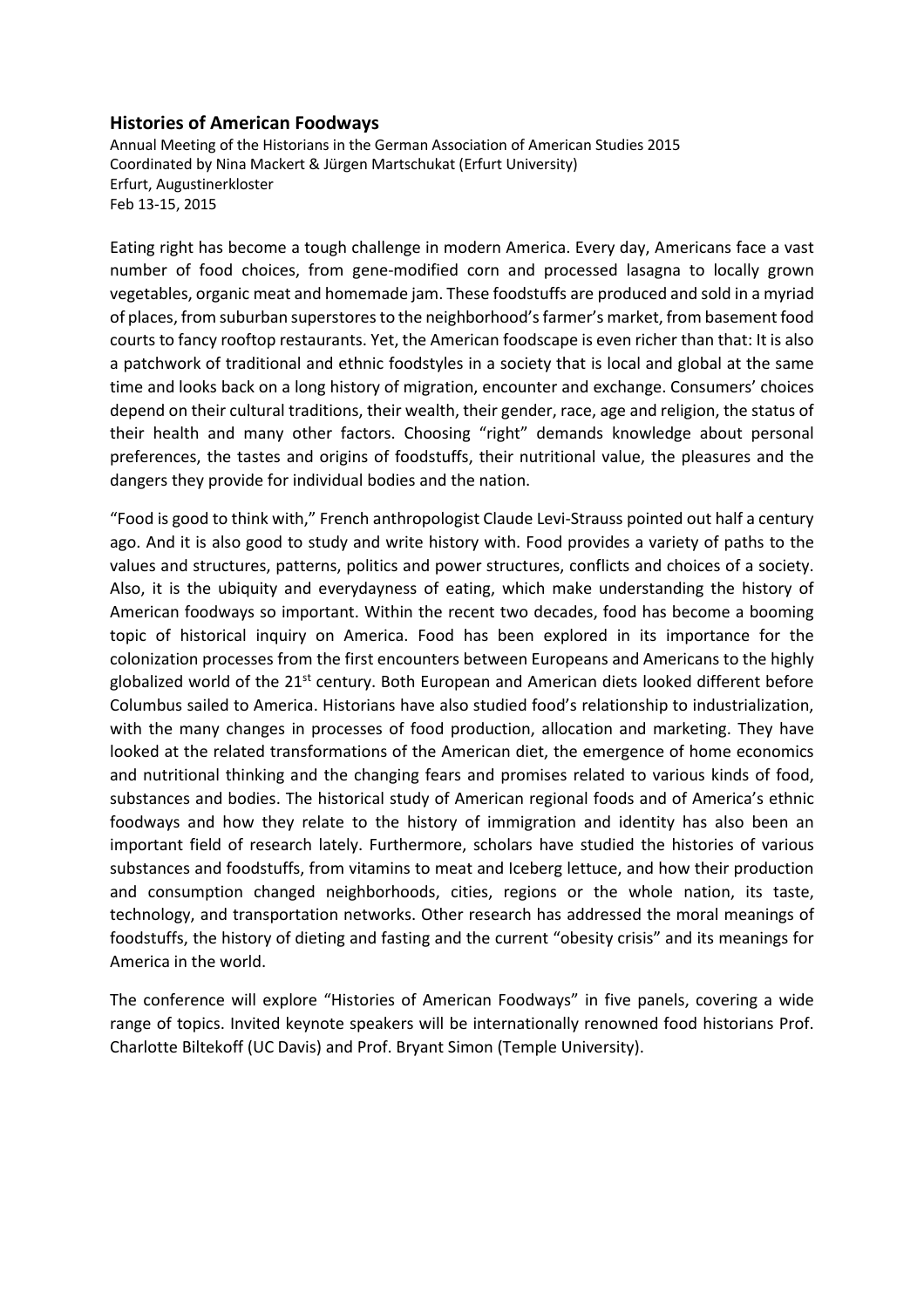## **FRIDAY, February 13, 2015**

14.00 Arrival, registration, coffee and tea in the lobby

15.00 Welcome – Introduction Nina Mackert/Jürgen Martschukat (Erfurt University)

15:30 – 18:15 Session 1: Immigrant Foodways Chair: Anke Ortlepp (Kassel University)

German Immigrant Gastronomy at the Golden Gate: Beer Gardens, Cafés, and Restaurants in San Francisco, 1865-1939 Leonard Schmieding (Georgetown University)

"The Art of Brewing Was Developed by the Germans": Wisconsin's Beer Barons and the Shaping of a German-American Drinking Culture in Pre-Prohibition USA Jana Weiß (WWU Münster)

Foodscapes of Chinese America: the Transformation of Chinese American Culinary Culture in Metropolitan California and America – a Cultural History Xiaohui Liu (LMU Munich)

Eating in Exile: The Politics of Food Production and Food Consumption in a Relocation Camp for Japanese Americans Konrad Linke (Friedrich-Schiller-University Jena)

18.30 Dinner

20:00-21:15 Keynote address: Food and the Reverse Fordist Political Economy of Cheap Bryant Simon (Temple University) Chair: Nina Mackert (Erfurt University)

## **SATURDAY, February 14, 2015**

8.00 Breakfast

9:00 – 11:00 Session 2: The Knowledge of Eating Right Chair: Barbara Lüthi (Cologne University)

Feeding the Poor: Home Economics and the Space of Class Felix Krämer (Kassel University)/Nina Mackert (Erfurt University)

Nutrition and Crime? Food in the Americanization Programs for Mexican Immigrant Families in the American Southwest, 1920-1950 Claudia Roesch (WWU Münster)

Alcoholic Beverages and Changing Scientific Understandings of Eating Right and Eating for Pleasure Lisa Jacobson (University of California at Santa Barbara)

11:00 Coffee and tea break

11:30 – 12:45 Keynote Address Eating Right in America: The History of Dietary Ideals as Social Ideals Charlotte Biltekoff (UC Davis) Chair: Jürgen Martschukat (Erfurt University)